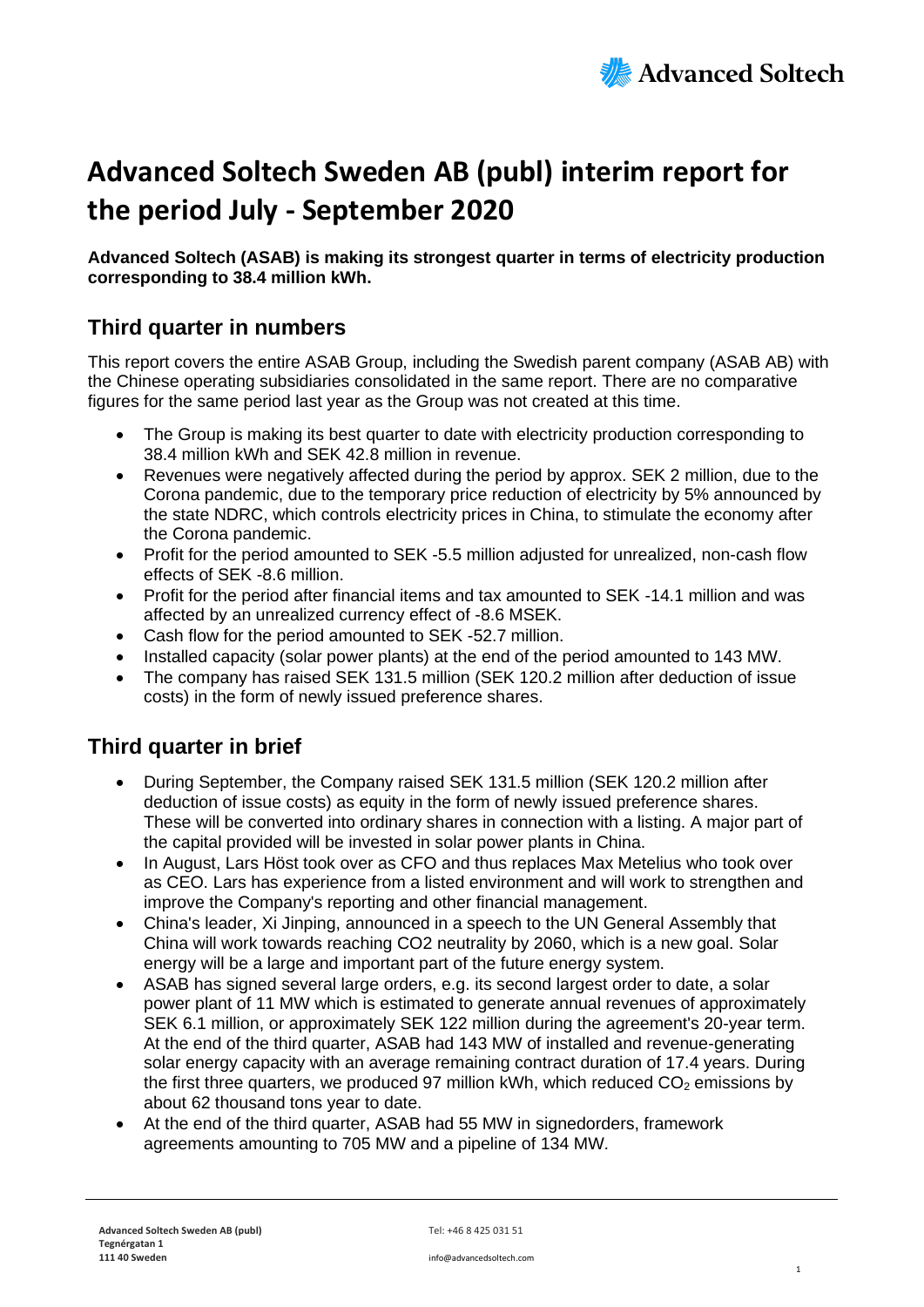

### **January - September in numbers**

- Revenues for the period amounted to SEK 104,8 MSEK. Produced electricity amounted to to 97 million kWh.
- Revenues were negatively affected during the period by approximately SEK 12.5 million, due to the Corona pandemic.
- Profit for the period amounted to SEK -27,5 MSEK adjusted for unrealized, non-cash flowaffecting currency effects of SEK -13,9 MSEK.
- Profit for the period after financial items and tax amounted to SEK -41,4 MSEK.

#### **Significant events after the reporting period**

- The new preference shares were issued and registered in early October.
- Advanced Soltech's subsidiary in China, ASRE, has signed three new orders amounting to 2.2 MW
- The activity in the company is high. Construction of projects has accelerated since the end of the third quarter and we have continued to report on new orders. At the time of writing, we have 144.6 MW installed.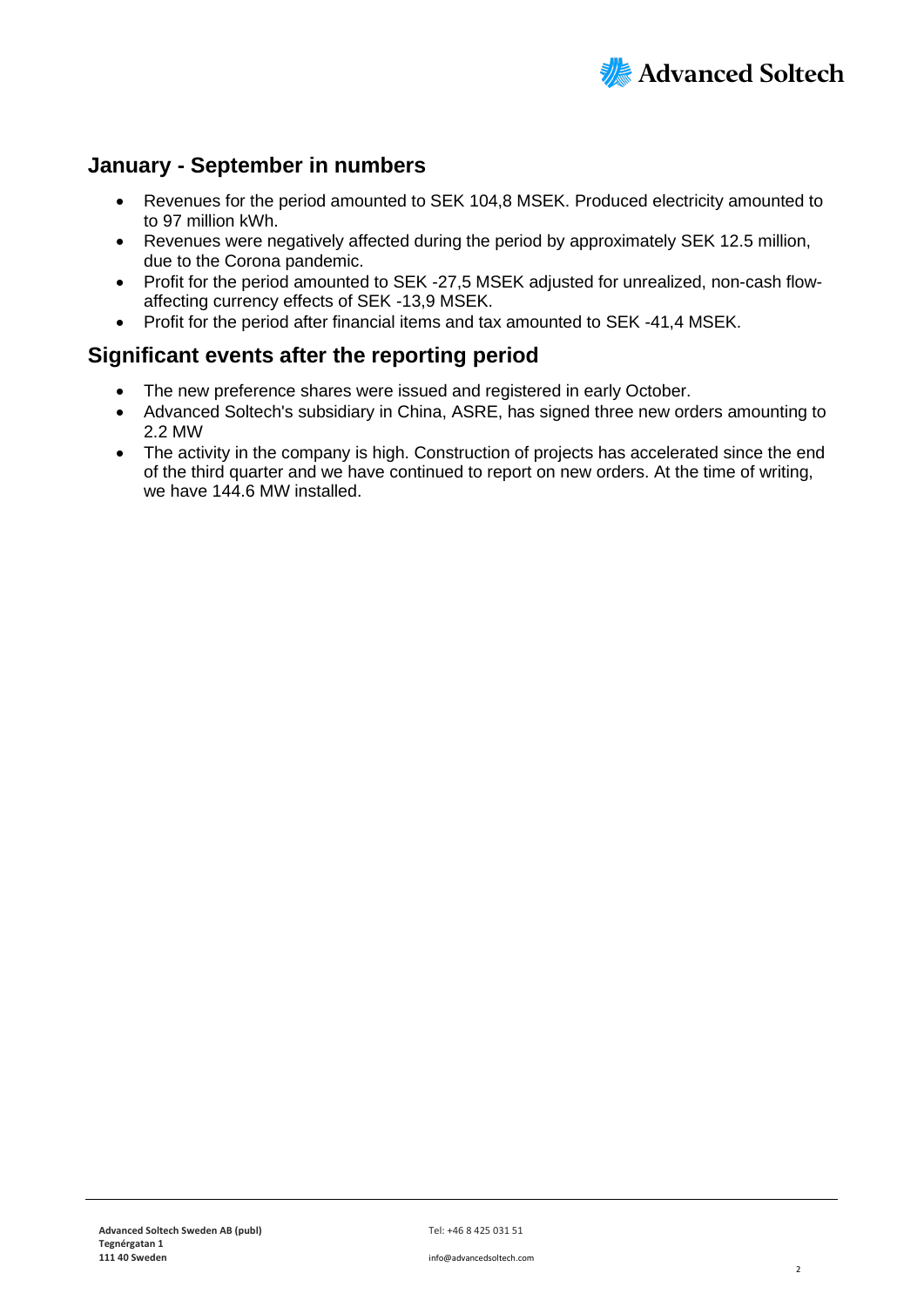

### **Selected KPI's**

| <b>Financial KPI's</b>                                                          | <b>ASAB Group</b> | <b>ASAB Group</b> |
|---------------------------------------------------------------------------------|-------------------|-------------------|
| (SEK 000')                                                                      | Q3 2020           | <b>YTD 2020</b>   |
| Revenue                                                                         | 31 509            | 68 247            |
| <b>Subsidies</b>                                                                | 11 334            | 36 568            |
| Total income                                                                    | 42 843            | 104 815           |
| Share of subsidies                                                              | 26%               | 35%               |
|                                                                                 |                   |                   |
| <b>EBIT</b>                                                                     | 28 227            | 63 166            |
| EBIT%                                                                           | 65%               | 60%               |
| <b>EBITDA</b><br>38 767                                                         |                   | 92 787            |
| EBITDA%                                                                         |                   | 88%               |
|                                                                                 |                   |                   |
| Interest cost excluding loan assessment cost, MSEK                              | 24,0              | 73,5              |
| Loan assessment cost, MSEK                                                      | 9,4               | 18,8              |
| Interest-bearing net debt, per end-of-period                                    | 955               |                   |
|                                                                                 |                   |                   |
| <b>Operational KPI's</b>                                                        | <b>ASAB Group</b> |                   |
|                                                                                 | 2020-09-30        |                   |
| Installed capacity, MW                                                          | 143               |                   |
| Produced electricity during the first three quarters<br>2020, millions of kWh   | 97                |                   |
| Average remaining contract time, years                                          | 17,4              |                   |
| Signed orders, MW                                                               | 55                |                   |
| Order pipeline, MW                                                              | 134               |                   |
| CO2-reduction (estimated), thousand of tons, during<br>the first three quarters | 62                |                   |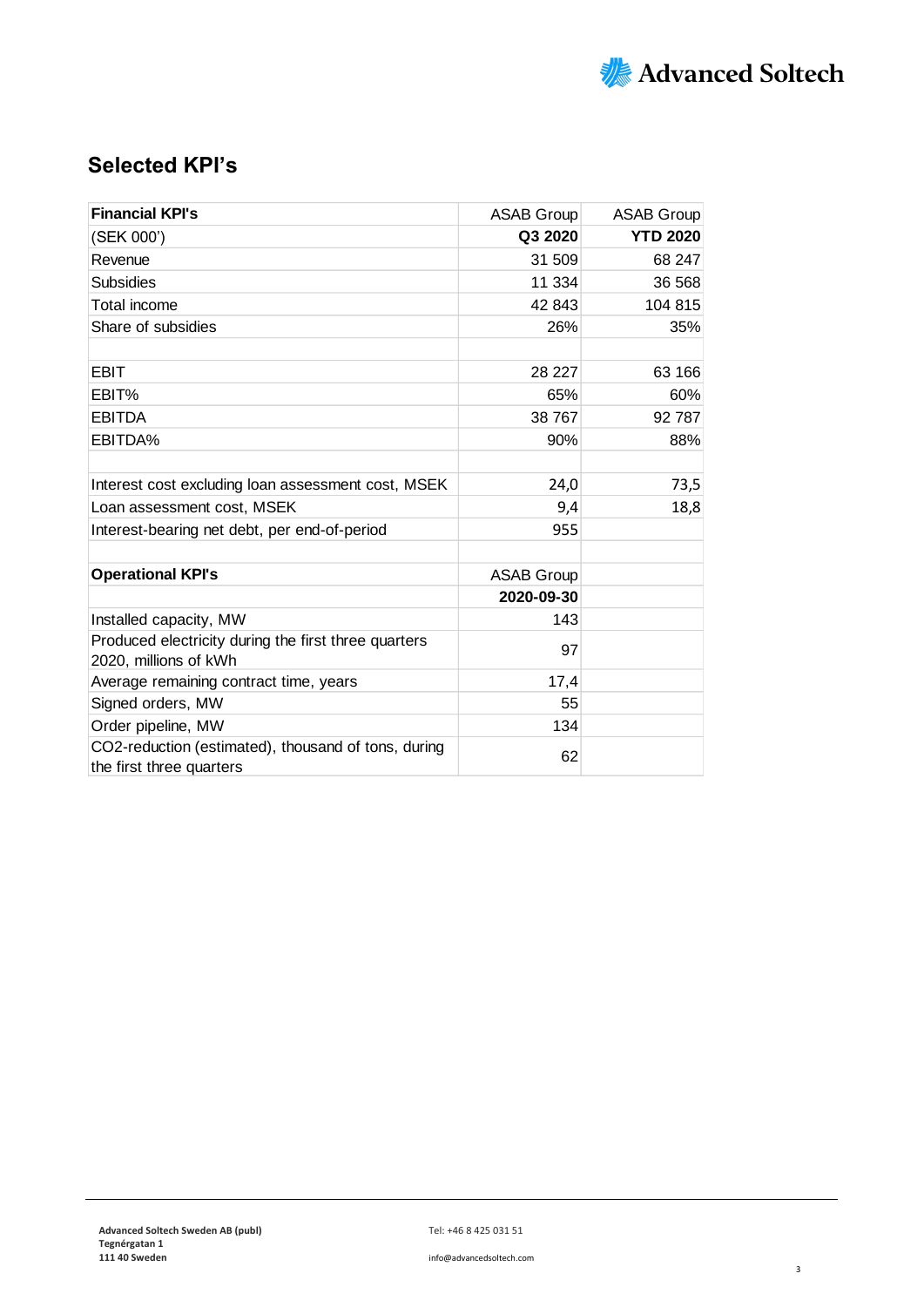

### **CEO comment**

*Our operations in China are functioning as usual again after the outbreak of the Corona pandemic. Our existing facilities are currently fully productive again and the demand for our offer is very strong*.

It has been an eventful quarter for Advanced Soltech. We have continued to take large new orders, strengthened our finance function in both China and Sweden and raised equity from external investors for the first time.

It is becoming increasingly clear that solar energy will be an important part of the global energy system. On 22 September 2020, China's leader Xi Jinping announced in a speech to the UN General Assembly that China will work against  $CO<sub>2</sub>$ - neutrality to 2060, which is a new and very ambitious goal. How the new goals will be put into practice is not yet known. Given that about 60% of the electricity generated in China today is carbon-based, one must assume that solar energy will be a large and important part of the future energy system. A new plan for the development of renewable energy for China will be presented during the first half of 2021 and our assessment is that solar energy will have a significantly higher rate of expansion in the future.

The development confirms that Advanced Soltech is active in the right market, with the right product and at the right time.

The new orders include Shanxian City Construction Investment Co. Ltd. at 11 MW, the facility is our second largest project to date. This project has a gross return of as much as 14.2% completely without subsidies. This shows that we can maintain a very good return at project level without to be dependent on grants, thanks to the fact that we have an efficient installation process and that we carefully choose profitable projects in regions with the right combination of solar radiation and high electricity prices.

Revenues for the quarter are just over SEK 42 million. The revenue level is, as expected, taking into account the downward price adjustment of the electricity price of approximately 5% that applies since February 2020. We also delivered our highest electricity production for a single quarter so far in the third quarter with a measured production of over 38 million kWh.

Our largest cost item is continued interest and financial expenses of SEK 24 million. As of this report, we will break down this cost item in a better way for increased transparency. Getting better terms on our financing is the single main reason for our plans to list Advanced Soltech, which we continue to work on together with DNB and Carnegie. The result for the quarter is charged with unrealized exchange rate differences of SEK 8.6 million. Our currency exposure is significant and we have begun an investigation to develop a method for how currency risk is to be managed. The new plan will be implemented in connection with the planned listing.

During the quarter, we strengthened the reporting function. In Stockholm, we have hired Lars Höst (former CFO at Ortivus AB) as CFO and at our head office in China, located in Hangzhou, we have hired Steven Yang as Head of Accounting. Steven has previously worked in China as a Finance Controller for the Swedish company Lintex. The changes will improve the quality of reporting and allow our new CEO for our operations in China, Gang Bao (former COO) to focus on business development.

During September, we raised SEK 131.5 million (SEK 120.2 million after deductions for issue costs) as equity in the form of newly issued preference shares. These will be converted into ordinary shares in connection with a listing. The major part of the new capital will be invested in solar energy facilities in China. The issue also strengthens our share of equity and creates a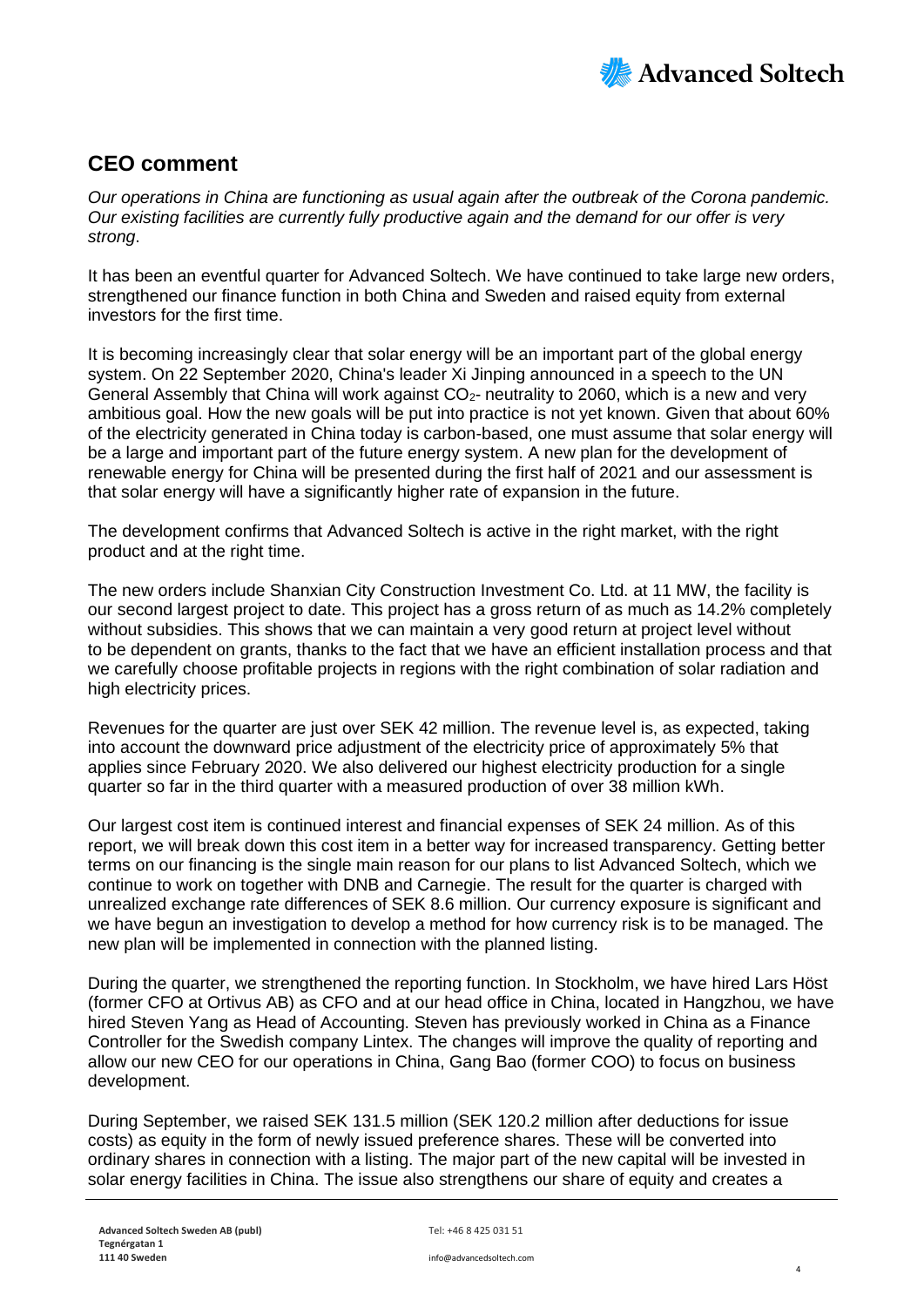

greater ownership spread prior to the planned listing. It is gratifying to see a strong interest in investing in our business and we welcome our new investors on board our growth journey. The new investors are mostly former bondholders who know the company well.

The Corona pandemic has led to a tough test of the business case, but the consequences have been handled very well. The pandemic has caused delays in growth and slightly lower revenues, but at the same time confirmed that we have a very robust business model. In the third quarter, we estimate that the loss of revenue due to general price reductions of approximately 5% on electricity tariffs will amount to SEK 2 million. In addition to the price reduction, the effects of the pandemic are very limited for our operations in China. On the other hand, we clearly notice that interest in solar energy has increased, not least through a strong inflow of orders.

We are experiencing continued strong demand from the market and support for our operations from local authorities and from the top leadership in China who have adopted new very ambitious environmental goals.

Best regards Max Metelius, CEO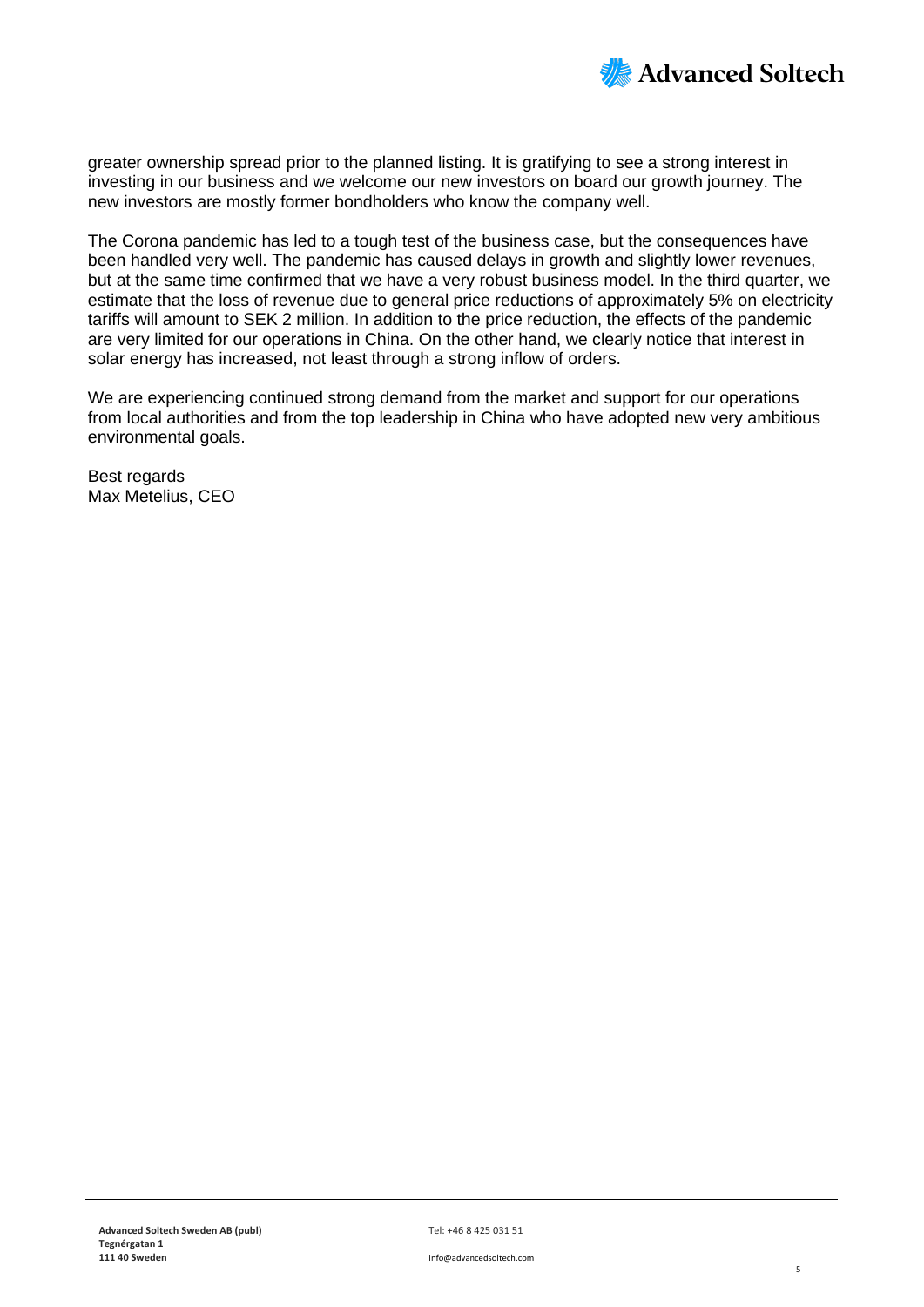

# **Income statement for ASAB Group**

| <b>Income Statement</b>                     | <b>ASAB Group</b> | <b>ASAB Group</b> |
|---------------------------------------------|-------------------|-------------------|
| (SEK 000')                                  | Q3 2020           | <b>YTD 2020</b>   |
| Revenue                                     | 31 509            | 68 247            |
| <b>Subsidies</b>                            | 11 334            | 36 568            |
| <b>Total income</b>                         | 42 843            | 104 815           |
| <b>Operating expenses</b>                   |                   |                   |
| Other operating income                      | 350               | 350               |
| Other external expenses                     | $-1769$           | $-6968$           |
| Personnel expenses                          | $-2488$           | $-5241$           |
| Depreciation and amortization               | $-10540$          | $-29621$          |
| Other operating income                      | 350               | 350               |
| Other operating expenses                    | $-519$            | $-519$            |
| <b>Operating profit / EBIT</b>              | 28 227            | 63 166            |
| EBIT%                                       | 66%               | 60%               |
|                                             |                   |                   |
| <b>Result from financial items</b>          |                   |                   |
| Interest income and similar income items    | 7                 | 1784              |
| Interest expenses and similar income items  | $-33366$          | $-92288$          |
| Currency gains and losses                   | $-8632$           | $-13910$          |
| <b>Profit after financial items</b>         | $-13763$          | $-41247$          |
| Tax                                         | $\bf{0}$          | 157               |
|                                             |                   |                   |
| The result of the period                    | $-13763$          | $-41090$          |
| Attributable to the parent company's owners | $-14755$          | $-41802$          |
| Minority interest                           | 992               | 712               |
| <b>EBITDA</b>                               | 38 767            | 92 787            |
| <b>EBITDA%</b>                              | 90%               | 89%               |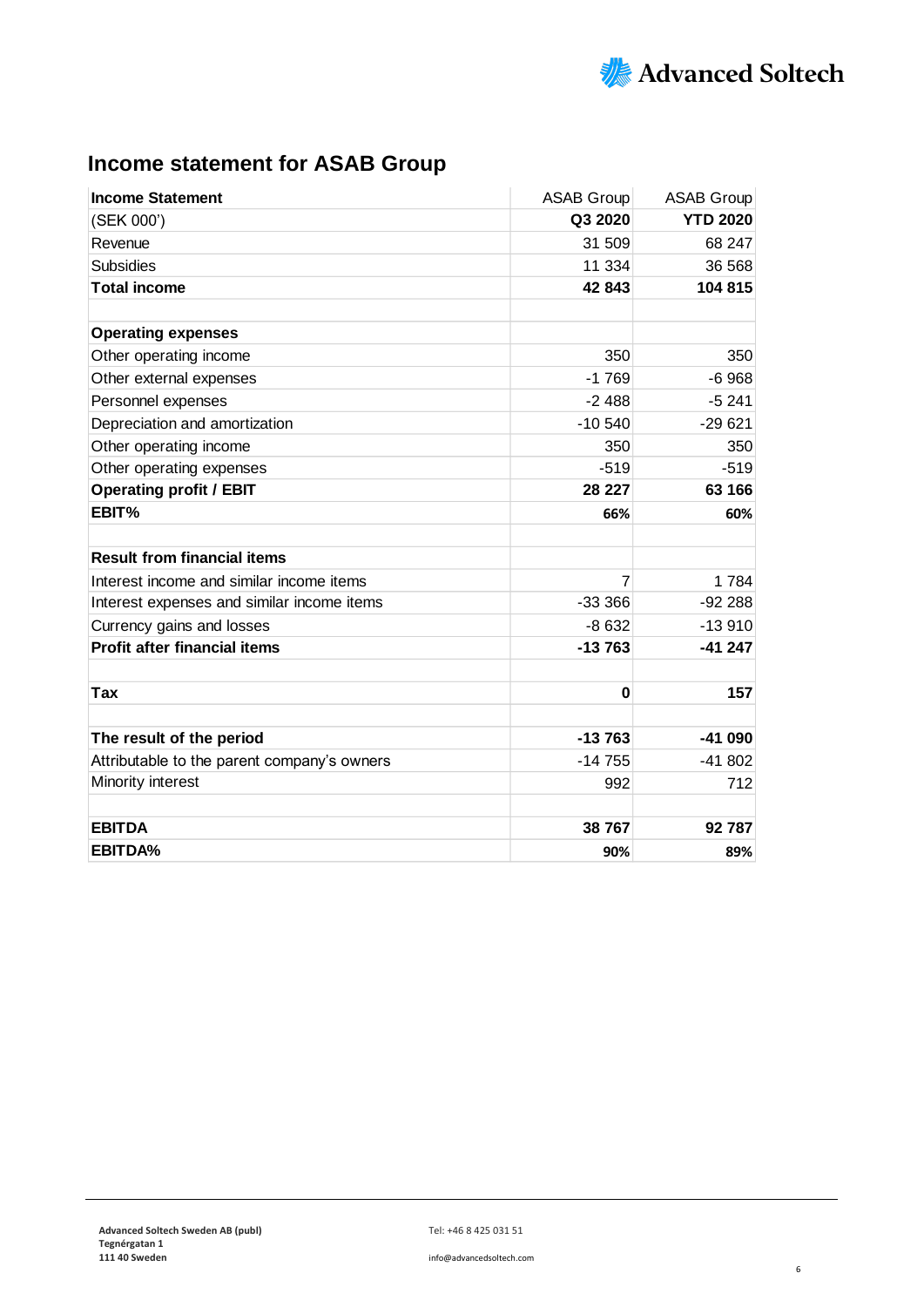

# **Balance sheet for ASAB Group**

| <b>Balance sheet</b>                     | <b>ASAB Group</b> | <b>ASAB Group</b> |
|------------------------------------------|-------------------|-------------------|
| (SEK 000')                               | 2020-09-30        | 2020-06-30        |
|                                          |                   |                   |
| <b>ASSETS</b>                            |                   |                   |
| Subscribed, unpaid new share issue       | 120 250           | 0                 |
| Total subscribed, unpaid new share issue | 120 250           | $\bf{0}$          |
|                                          |                   |                   |
| <b>Fixed assets</b>                      |                   |                   |
| Intangible assets                        | 45 113            | 44 914            |
| <b>Total intangible fixed assets</b>     | 45 113            | 44 914            |
| <b>Tangible fixed assets</b>             |                   |                   |
| Solar panels                             | 924 972           | 0                 |
| Solar panels under construction          | 25 034            | 0                 |
| Other tangible assets                    | 1919              | 918 674           |
| <b>Total tangible fixed assets</b>       | 951 925           | 918 674           |
|                                          |                   |                   |
| <b>Financial assets</b>                  |                   |                   |
| Other long-term receivables              | 97 363            | 93 809            |
| Deferred tax assets                      | 9 1 8 2           | 9 1 9 5           |
| <b>Total financial fixed assets</b>      | 106 545           | 103 004           |
| <b>Total fixed assets</b>                | 1 103 583         | 1 066 592         |
| <b>Current assets</b>                    |                   |                   |
| <b>Inventories</b>                       |                   |                   |
| Advances to suppliers                    | 0                 | 8611              |
| <b>Total inventory</b>                   | 0                 | 8611              |
|                                          |                   |                   |
| <b>Receivables</b>                       |                   |                   |
| Accounts receivable                      | 31 719            | 31 2 28           |
| Tax receivables                          | 0                 | 345               |
| Other receivables                        | 22 942            | 31 331            |
| Prepayments and accrued income           | 3405              | 131               |
| Sum of current receivables               | 58 066            | 63 035            |
| <b>Cash and bank balances</b>            |                   |                   |
| Cash and bank balances                   | 21 411            | 74 241            |
| <b>Total cash and bank balances</b>      | 21 411            | 74 241            |
| <b>Total current assets</b>              | 79 477            | 145 887           |
|                                          |                   |                   |
| <b>TOTAL ASSETS</b>                      | 1 303 310         | 1 212 479         |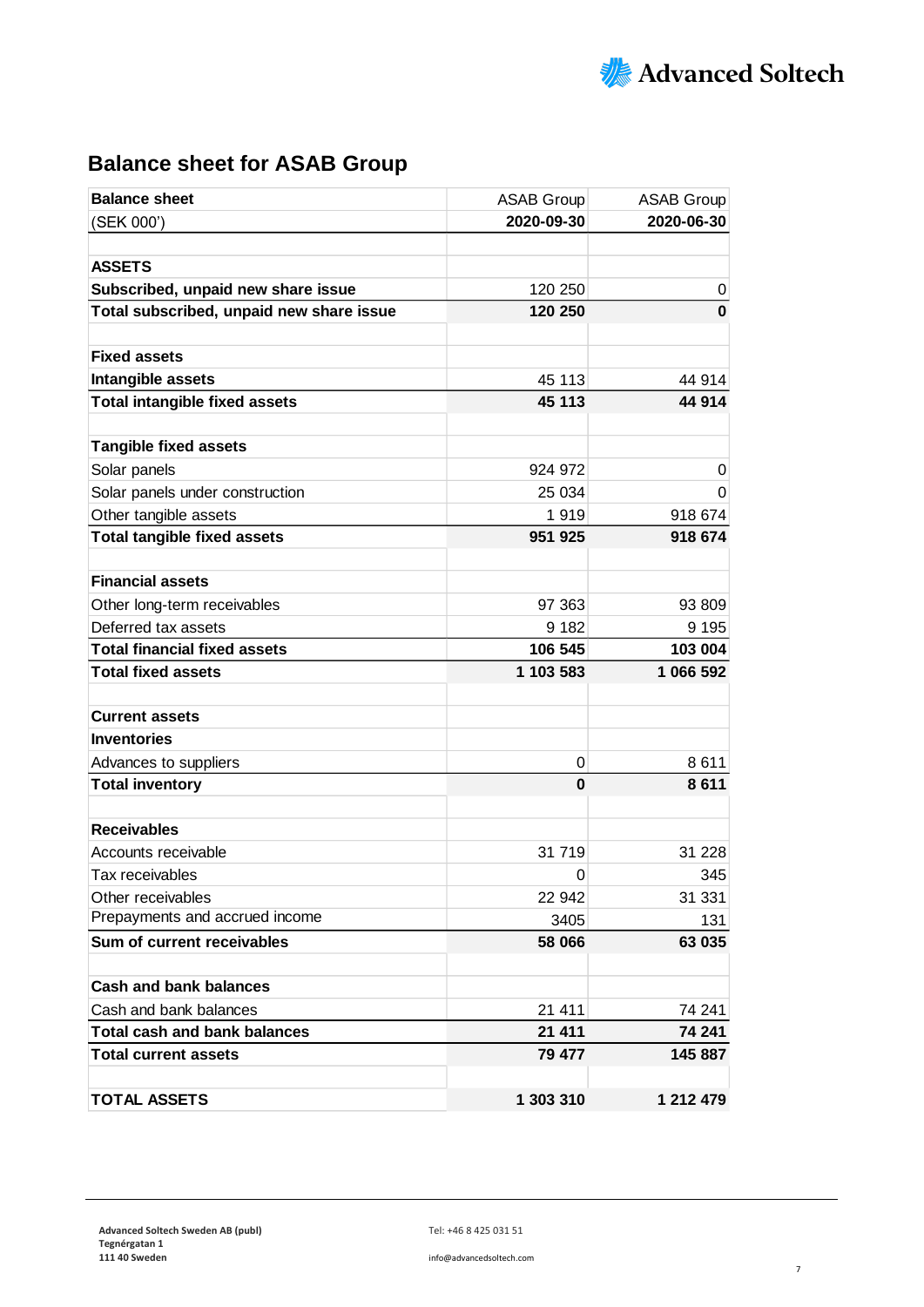

| <b>Balance sheet for ASAB Group, continued</b> |  |  |  |
|------------------------------------------------|--|--|--|
|------------------------------------------------|--|--|--|

| <b>Advanced SolTech Sweden AB (publ)</b> |                   |                   |
|------------------------------------------|-------------------|-------------------|
| <b>Balance sheet</b>                     | <b>ASAB Group</b> | <b>ASAB Group</b> |
| (SEK 000')                               | 2020-09-30        | 2020-06-30        |
|                                          |                   |                   |
| <b>EQUITY AND LIABILITIES</b>            |                   |                   |
| <b>Equity</b>                            |                   |                   |
| Share capital                            | 4 200             | 4 200             |
| Share capital, new shares issue          | 13                | 0                 |
| Additional paid in capital               | 202 671           | 206 399           |
| Premium share fund, new shares issue     | 120 224           |                   |
| Comprehensive income and other           | $-74469$          | -78 583           |
| Equity related to:                       |                   |                   |
| Parent company's owner                   | 261 559           | 125 763           |
| Minority interest in equity              | 6674              | 6 2 5 4           |
| <b>Total equity</b>                      | 252 639           | 132 016           |
|                                          |                   |                   |
| <b>Provisions</b>                        |                   |                   |
| Deferred tax liability                   | 7 4 1 0           | 7 3 8 7           |
| <b>Total provisions</b>                  | 7410              | 7 3 8 7           |
|                                          |                   |                   |
| Long-term liabilities                    |                   |                   |
| Other long-term liabilities              | 10 666            | 37 625            |
| Liabilities to group companies           | 29 702            | 28 930            |
| Liabilities to associated companies      | 27 092            | $\Omega$          |
| Bond loan                                | 883 273           | 882 129           |
| Long-term liabilities                    | 950 733           | 948 684           |
|                                          |                   |                   |
| <b>Current liabilities</b>               |                   |                   |
| Liabilities to credit institutions       | 0                 | 37 0 24           |
| Accounts payable                         | 13612             | 61 087            |
| Liabilities to associated companies      | 54 730            | 0                 |
| <b>Tax liabilities</b>                   | 276               | 806               |
| Other debts                              | 5 9 3 6           | 449               |
| Accrued expenses and prepaid income      | 17 974            | 25 0 26           |
| <b>Current liabilities</b>               | 92 528            | 124 392           |
|                                          |                   |                   |
| <b>TOTAL EQUITY AND LIABILITIES</b>      | 1 303 310         | 1 212 479         |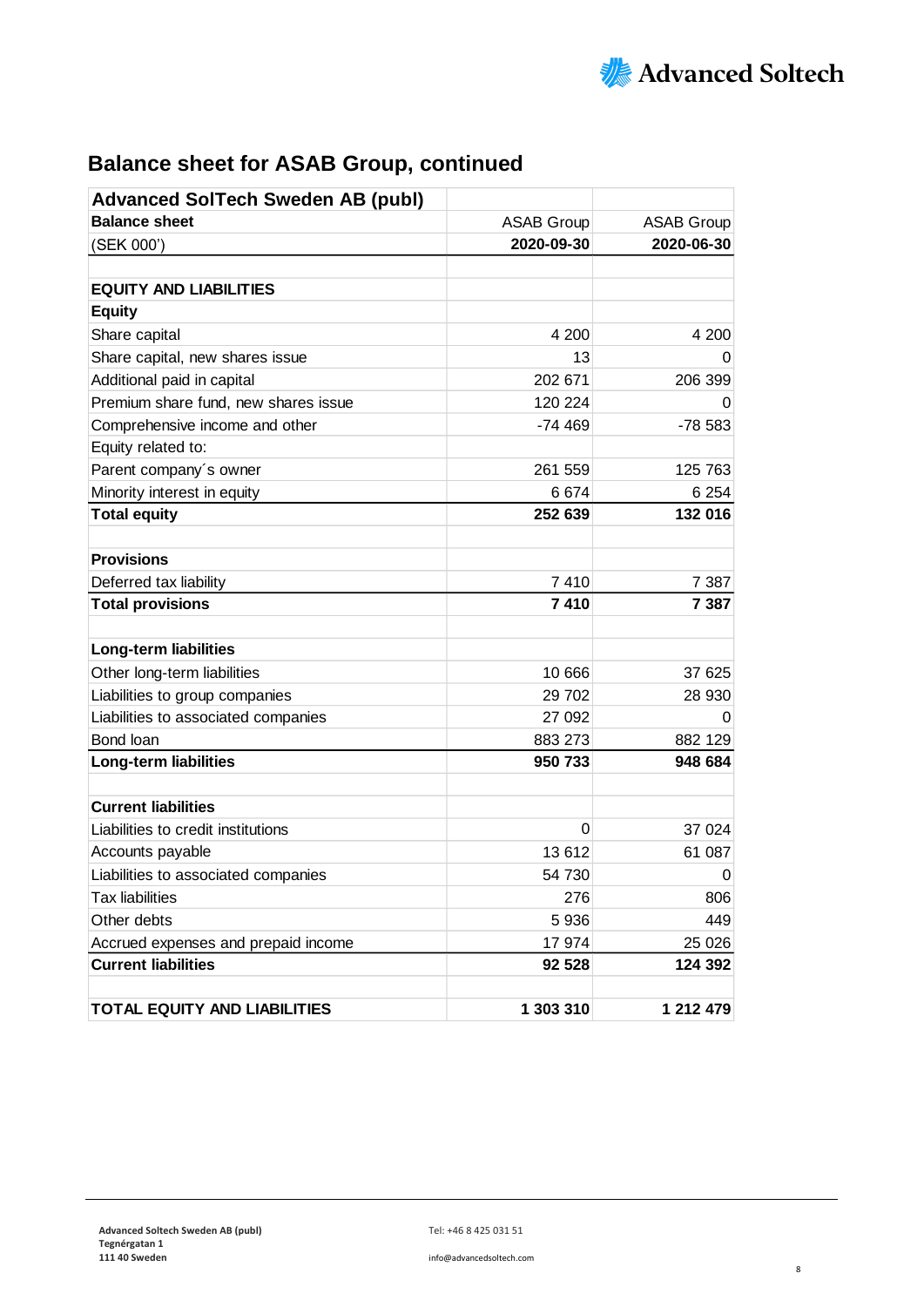

# **Cash flow analysis for ASAB Group**

| <b>Cash flow analysis</b>        | <b>ASAB Group</b> | <b>ASAB Group</b> |
|----------------------------------|-------------------|-------------------|
| (SEK 000')                       | Q3 2020           | <b>YTD 2020</b>   |
|                                  |                   |                   |
| Earnings before financial items  | 27 877            | 62 816            |
| Adjustment for depreciation      | 10 540            | 29 621            |
| Adjustment for items not         |                   |                   |
| affecting the cash flow          | $-5442$           | -5 442            |
| <b>Total</b>                     | 32 975            | 86 995            |
|                                  |                   |                   |
| Received interest                | 7                 | 1784              |
| Paid interest                    | $-30117$          | $-78952$          |
| Paid income tax                  | $-385$            | $-1795$           |
| Total                            | $-30495$          | $-78963$          |
|                                  |                   |                   |
| Change in working capital        | 5 1 1 3           | $-24239$          |
| <b>Cash flow from operations</b> | 7 5 9 3           | $-16207$          |
|                                  |                   |                   |
| Cash flow from investments       | $-15729$          | $-60347$          |
| Cash flow from financing         | $-44605$          | 48 204            |
| <b>CASH FLOW FOR THE</b>         |                   |                   |
| <b>PERIOD</b>                    | $-52741$          | $-28350$          |
| Translation difference in cash   | -88               | $-88$             |
| and cash equivalents             |                   |                   |
| Cash and cash equivalents        | 74 240            | 49 849            |
| opening balance                  |                   |                   |
| Cash and cash equivalents        | 21 411            | 21 411            |
| closing balance                  |                   |                   |

**111 40 Sweden** info@advancedsoltech.com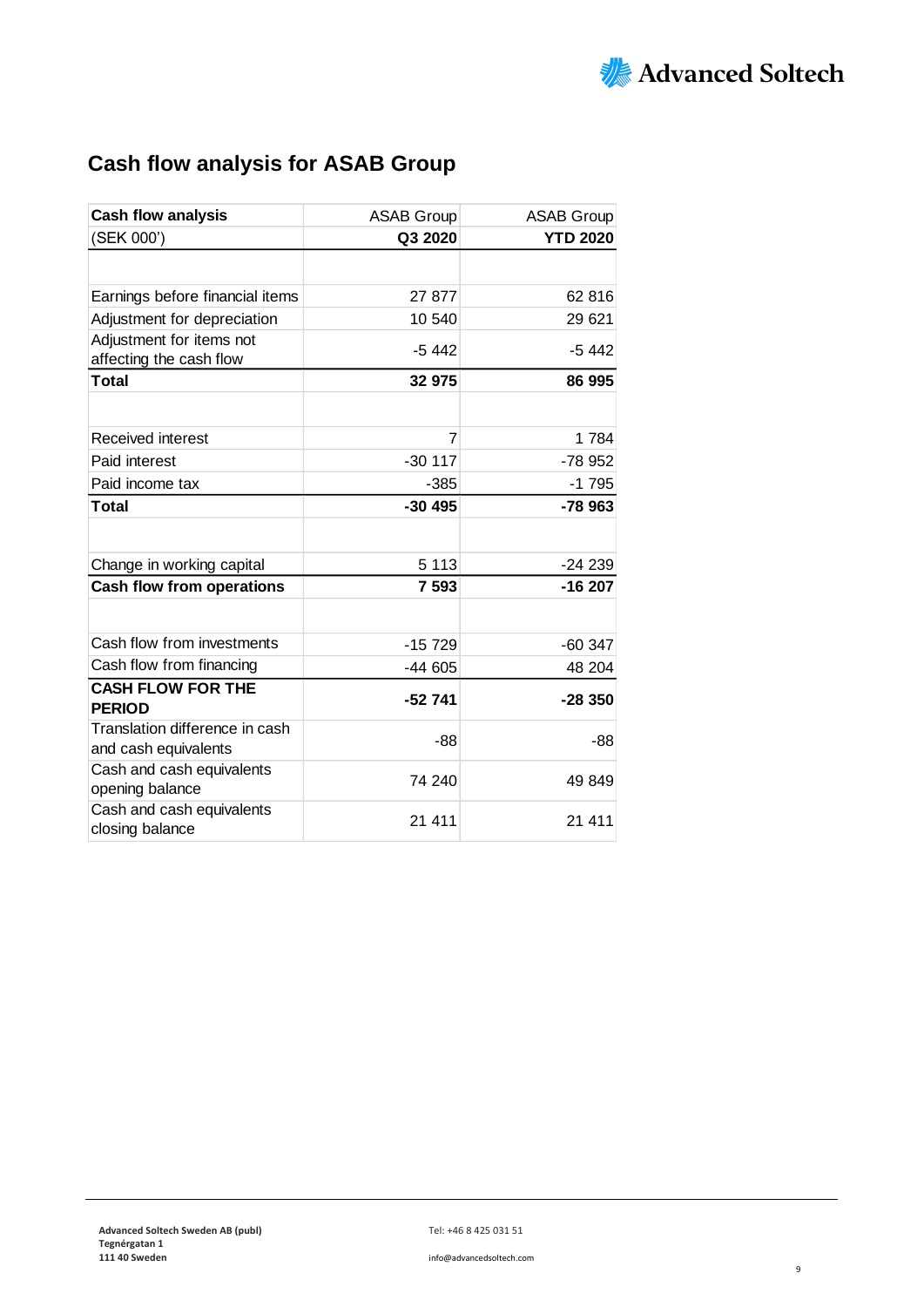

### **Comments based on the financial overview**

#### **Income statement, Q3 2020**

The Group's sales are SEK 42.8 million, consisting of sales of electricity to customers and the electricity grid as well as grants, so-called subsidies.

Personnel costs amount to SEK 2.5 million. The group has 3 employees in Sweden and 13 in China.

The currency impact had a negative effect on the second quarter's earnings of the equivalent of SEK 8.6 million. The parent company has long-term loan liabilities in foreign currency totaling EUR 30 million. The parent company, in turn, has lent EUR 64 million to the two Chinese subsidiaries, where a currency effect arises between EUR and CNY. The exchange rate effect is unrealized.

Interest expenses amount to SEK 33.4 million and consist of interest expenses on issued bond loans, loans from Group companies, loans from related companies and two smaller external loans, as well as expense recognition of loan costs of SEK 9.4 million. Expenses of borrowing costs increased by SEK 4.6 million during the quarter when the depreciation plan was revised. The borrowing cost also includes Chinese withholding tax of SEK 2.7 million as interest is paid from the Chinese subsidiaries to the Swedish parent company.

#### **Cash flow, Q3 2020**

Cash flow for the period was SEK -52.7 million. Cash flow is continuously affected by the raising of long-term liabilities and investments in both Chinese subsidiaries and can vary greatly between individual quarters.

During the period, a short-term bank loan in China of 37 MSEK repaid.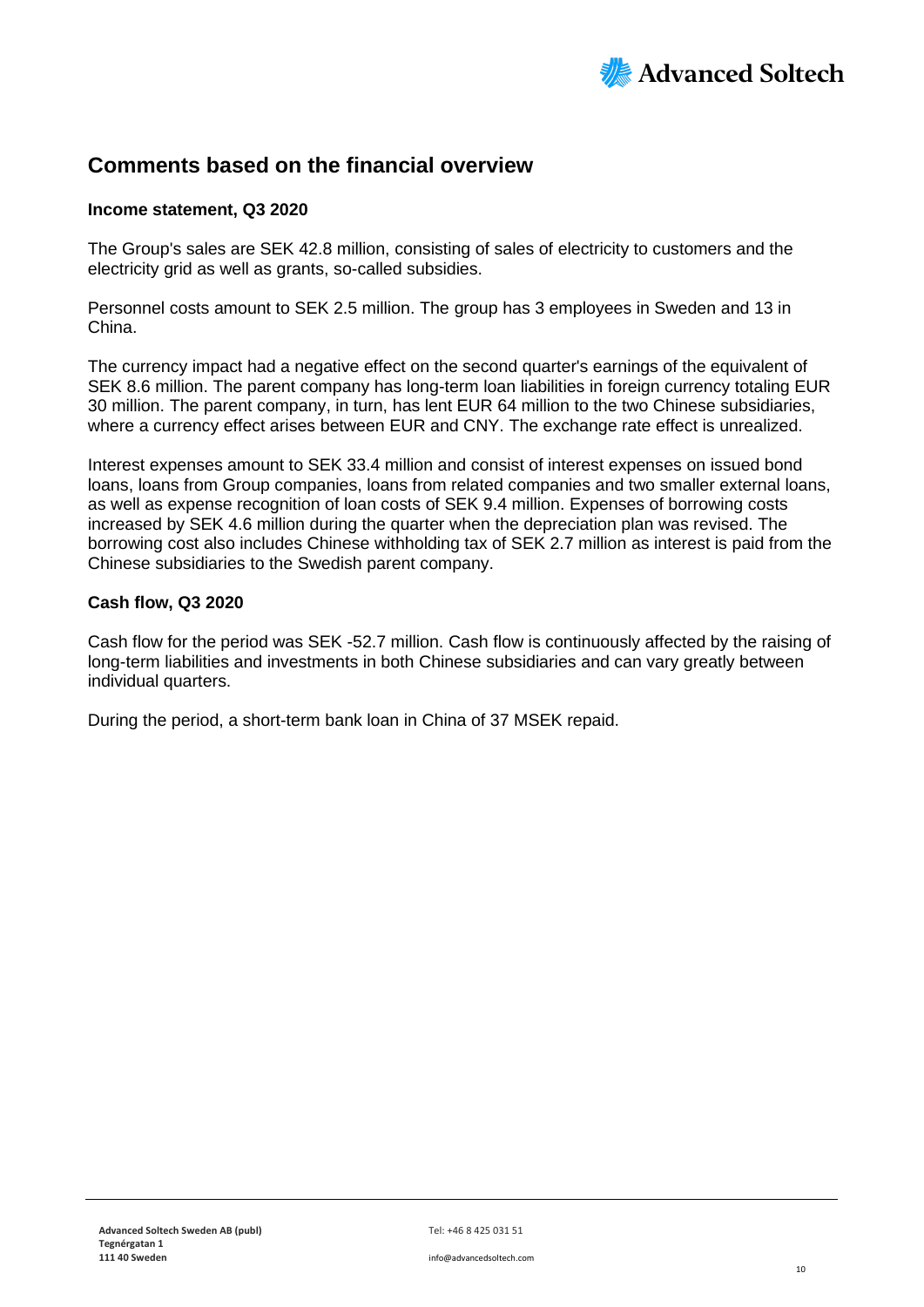

### **About the business**

Advanced Soltech Sweden AB (publ) "ASAB" offers through wholly owned subsidiaries in China commercial Chinese customers electricity from solar energy produced on the customer's own roof. The offer to the customer means that ASAB invests in, owns and operates the solar energy plant on the customer's roof in exchange for him buying the electricity that the plant produces on a 20-year contract at a pre-agreed price. Electricity that the customer does not buy is sold to the electricity grid.

The operations in China are financed through loans, so far mainly bond issues, and equity from ASAB AB in Sweden. Through the financing, investors can take advantage of the strong growth in Chinese solar energy and contribute to sharply reduced carbon dioxide emissions. A produced kWh of solar energy in China replaces a dirty energy mix based on coal with approx. 10 times higher emissions of greenhouse gases than in Sweden.

### **ASAB's continued growth**

During the third quarter, both installation and new sales returned strongly after a waiting period during the first half of the year due to the Corona pandemic. The company's goal remains to secure a portfolio of 1 GW (1000 MW) producing solar energy plants by 2023 with the plan that these will be connected to the electricity grid by 2024.

The schedule may be revised when the Company gets better clarity in how the financing opportunities develop.

### **Major shareholder**

The company is 51% owned by SolTech Energy Sweden AB (publ) and 49% by Advanced Solar Power (Hangzhou) Inc.

### **Related party transactions**

The following related party transactions took place during the period.

|                  |                                                               | Q3         | YTD.       |
|------------------|---------------------------------------------------------------|------------|------------|
| Transaction      | Counterpart                                                   | (SEK 000') | (SEK 000') |
|                  | Purchase of solar panels Advanced Solar Power (Hangzhou) Inc. | 7001       | 135 429    |
| Interest charged | Advanced Solar Power (Hangzhou) Inc.                          | 568        | 1692       |
| Rental of office | Advanced Solar Power (Hangzhou) Inc.                          | 46         | 138        |
| Interest charged | SolTech Energy Sweden AB (publ)                               | 596        | 1796       |